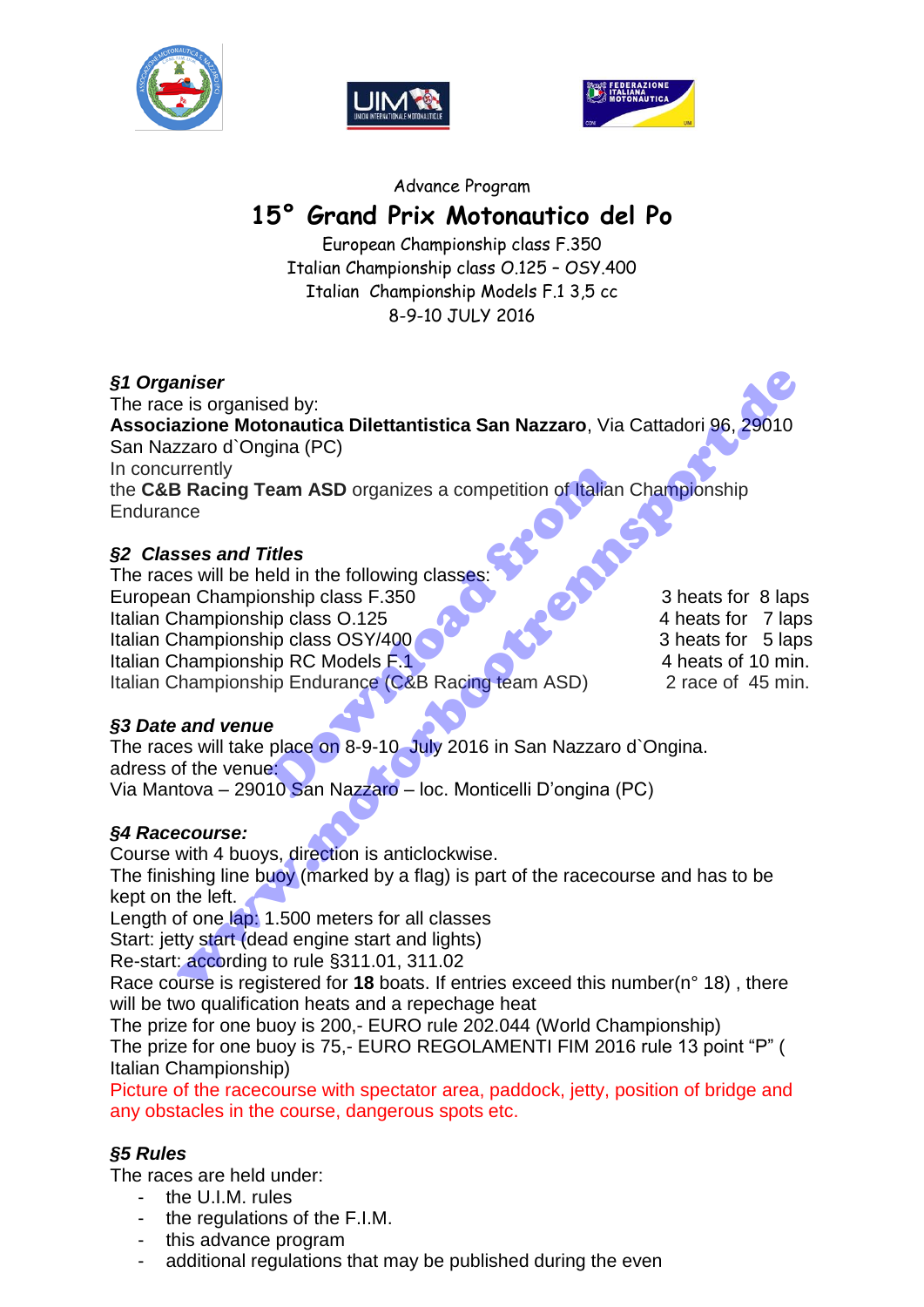# *§6 Entries*  The entry-form has to be send until June 19. 2016 to:

Associazione Motonautica Dilettantistica San Nazzaro Via Cattadori 96 29010 San Nazzaro d`Ongina (PC) Fax: +39 0523 82 93 23 e-mail: ass\_mot\_sannazzaro@yahoo.it

For those national drivers that have regularly paid the deposit and are automatically admitted to all Italian Championship races, the entries that arrive late will be accepted after the payment of the for seen fee to the Organising Committee. Entries of foreign drivers has to be sent through their National Authority to the organiser, not later than 28 days before the start of the event.

Drivers who send their registered entry forms not in the stated time, loose their travel money. (U.I.M. §108.03)

# *§ 7 Nationality and race numbers*

According to U.I.M. §206

Competitors will be informed of their starting numbers with the entry confirmation. If two or more drivers have the same number, it will be changed as described in UIM rule §206.02 .

# *§8 Insurance*

The insurance of the race, including civil responsibility (R.C.) as per Italian law and "haulage and launch", is charged to the FIM.

For European Championship

Foreign drivers are bound to pay to FIM, through the personnel at the Race Secretariat, the amount of Euro 90,00 intended as assurance expenses refund to guarantee the third party Civil Responsability cover, for which the FIM has already provided to make the relevant extension. A signed receipt will be released to the interested drivers. Shave the same number, it will be changed<br>
is have the same number, it will be changed<br>
the race, including civil responsibility (R.C.) a<br>
th<sup>"</sup>, is charged to the FIM.<br>
Impionship<br>
bound to pay to FIM, through the personn (o.n.w. strocker)<br>
fonality and race numbers<br>
ing to U.I.M. \$206<br>
itors will be informed of their starting numbers with the entry confirmation. If<br>
nore diviers have the same number, it will be changed as described in UIM<br>

For Italian Championship

Foreign drivers (with foreign licence) are bound to pay to FIM, through the personnel at the Race Secretariat, the amount indicated here below, intended as assurance expenses refund to guarantee the third party Civil Responsability cover, for which the FIM has already provided to make the relevant extension (a signed receipt will be released to the interested drivers).

• Class OSY/400 euro 30,00.=

• Class O.125 euro 80,00.=

All of pilots (Italians and foreigners) at the time of the administrative checks, should sign the "Race Organizer Liability Form", under penalty of not participation to the competition

# **§ 9 Responsibility**

Participation in the events is carried out at everyone own risk. The competitor, the pilot and his team / accompanying persons and any person assigned to the organisation of the competition, for the simple reason of beeing admitted and participating the competition, acknowledge and declare to release the organisation from any responsibility for any accident or damage that may occur during the competition to themselves, to property and to third parties, independently of the development of practice and races.

# *§10 Practice*

See time schedule Practice course = race course A driver who is testing outside the racecourse or before or after the authorised hours will be disqualified (U.I.M. §205.13)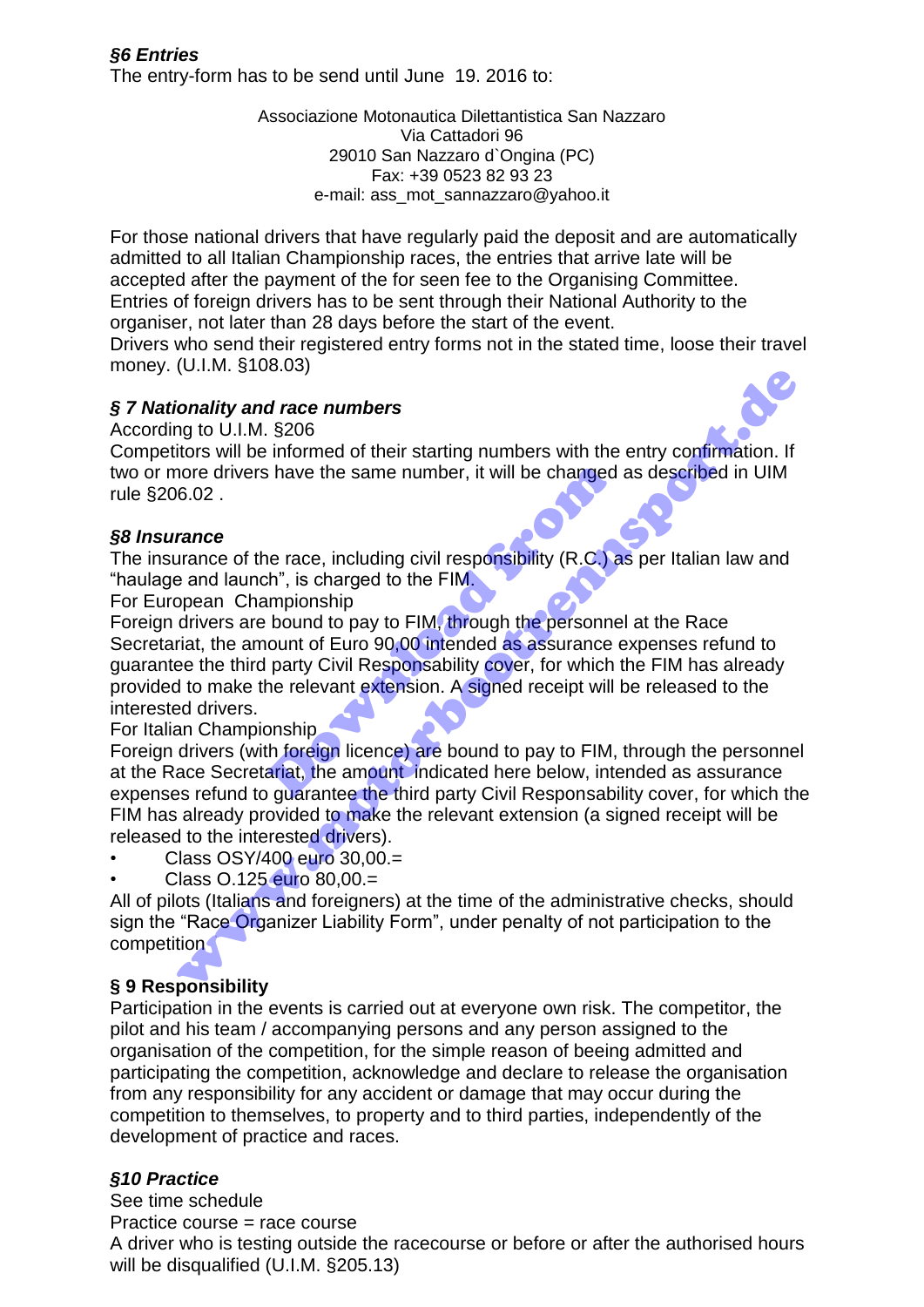# *§11 Scrutineering*

Date: Friday 08/07/2016 from 15,00 to 18,30 on Saturday, 09/07/2016 from 7.30 until 8.30

Before the practice is started, each boat with its engine must be presented to the technical officers together with the following items (U.I.M.§ 502):

- Valid drivers licence
- Valid measurements certificate
- Life jacket (U.I.M. § 205.06)
- Protecting helmet (U.I.M. § 205.07)

Any person aboard any boat taking part in races must wear a helmet which meets the SNELL, FIA or ECE 022-05 FIA helmet standards and which at least the upper 50 % (area) must be of fluorescent orange, red, yellow or international orange color. These helmet colors must be bright enough to be clearly visible in the water. The wearer is entirely responsible for the efficiency of his helmet.Each National Authority may request that their nationals wear a helmet of a type laid down in their own national rules.

No image recording devices may be attached to helmets."

- Clothing protection (U.I.M. § 205.11)
- Paddle (not required in boats with reinforced cockpits)
- A complete homologation sheet (if mentioned in the measuring certificate)
- A copy of boatbuilders U.I.M. registration for reinforced cockpits
- A valid immersion test certificate (U.I.M.§205.05) for boats with reinforced cockpits
- A current UIM rulebook or digital version (UIM § 109.02)
- For drivers with physical handicap, a written doctor's approval that the driver may race

The driver's card (form T.A.), given to every driver for registration in the race-office, shall be handed over to the scrutineers who will keep it. After an accident (practice, race) the crashed boat must be presented to the technical officers again! ance in boats wirremnoted cookplus)<br>nologation sheet (if mentioned in the measure wilders U.I.M. registration for reinforced cocon<br>test certificate (U.I.M.§205.05) for boats<br>ulebook or digital version (UIM § 109.02)<br>physic onal Authority may request that their nationals wear a helmet of a type laid<br>
in in their cwn national rules.<br>
Image recording devices may be attached to helmets."<br>
In my protection (U.I.M. § 205.11)<br>
alle (not required in

Drivers are at all times responsible for the condition of their boats (hull, motor, accessories, equipment etc.)

It is not allowed to take part in any practice session or race before the pre race inspection (U.I.M. § 502)

# *Post race scrutineering*

After each race the first three boats in the classification must be presented to the technical scrutineers (parc fermé), U.I.M. §502.04. Additional boats may be claimed by the scrutineers or OOD.

# *§12 Noise level*

According to UIM § 504

# *§ 13 Minimum age of competitors*

The minimum age of a driver is 16 years in international races.

# *§ 14 Safety rules*

In all practice sessions as well as in all races (also after finishing the race) it is strictly forbidden to cross the racecourse or to drive the racecourse in the wrong direction.

In all practice sessions and in all races the competitors have to:

wear their life jackets and protecting helmets (the life jacket and the protecting helmet have to conform the U.I.M. rules §205.06 and §205.07 as well as the regulations of the F.I.M. The wearer is entirely responsible for the efficiency and undamaged conditions of his life jacket and protecting helmet.)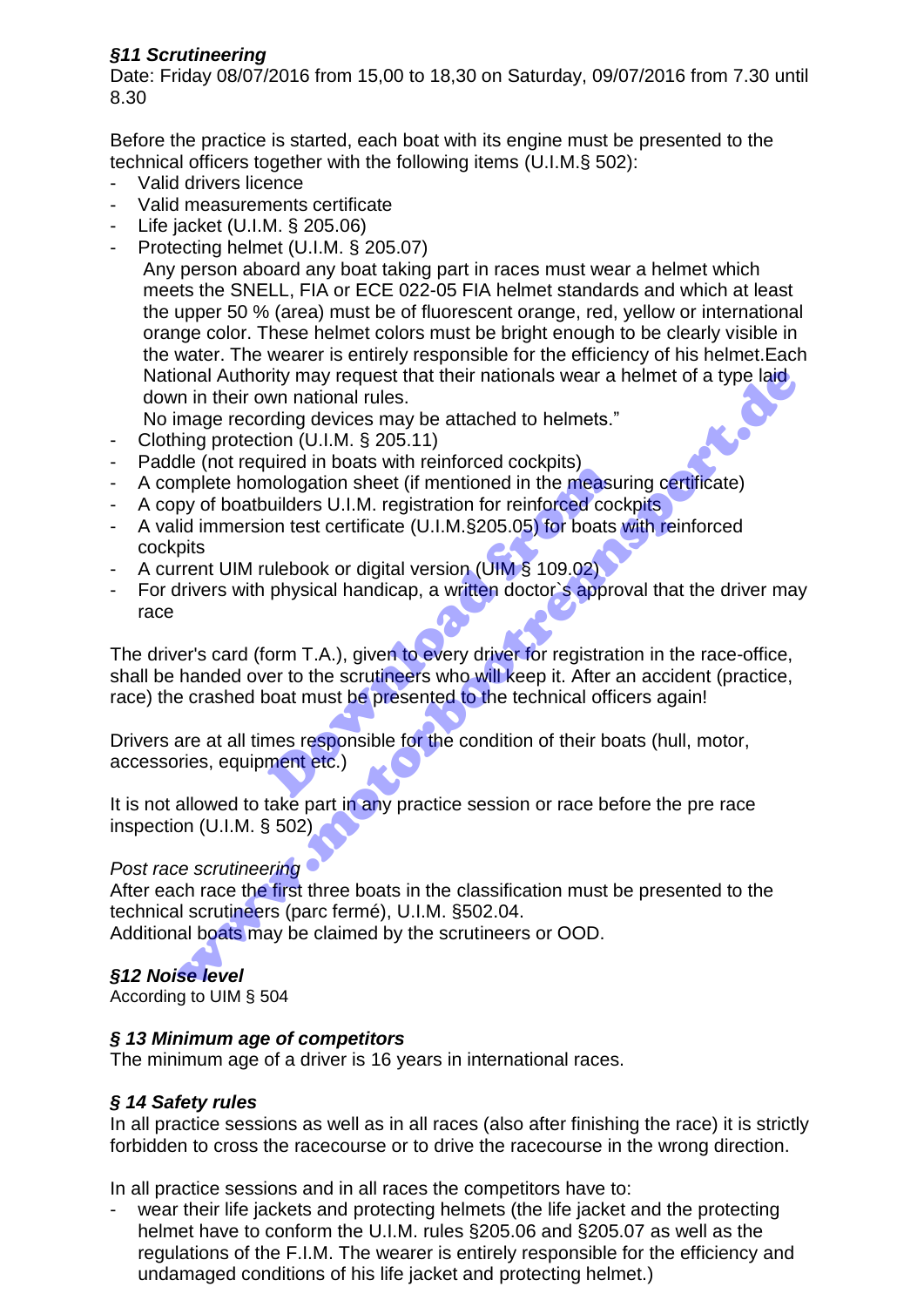- use oil-absorbing mats to collect the discharge of oil and fuel. This mat has to be under the engine whenever the boat is in the paddock or while re-fuelling on the ietty
- ensure that their boats have adequate buoyancy to ensure that it floats in case of an accident (U.I.M. § 503.01)

It is strictly forbidden to smoke or set fire in the paddock. It is also forbidden to smoke on the jetty. Breaking that rule will lead to disqualification of the driver.

It is strictly forbidden to drink alcohol or consume any kinds of drugs during the event (U.I.M. §205.02.02 and §205.02.03 and F.I.M. regulations)

Catamaran type boats must have pickle-forks according to U.I.M. §509.02, otherwise the boat will not be allowed to take part in the races.

# *§ 15 Drivers meeting*

The OOD will hold at least one driver´s meeting before the first training session. The drivers meeting will be held according to U.I.M. §204 in the Paddock.

For time of the drivers meeting see time schedule.

ONLY for Italian Championship a driver who not participate the drivers meeting has to pay 250,- penality and has to do a separate briefing with the OOD (FIM rules, Art. 13.b). hampled and has to do a separate briefing with the<br>articipate the driver's meeting is not allowed<br>race.<br>OD can call for additional driver's meeting a<br>cilities<br>called for alcohol and / or doping test acc<br>doping tests<br>e call tivers meeting<br>
Dowill hold at least one driver's meeting before the first training session. The<br>
meeting will be held according to U.I.M. 8204 in the Paddock.<br>
of the drivers meeting see time schedule.<br>
Or the drivers me

A driver who not participate the driver's meeting is not allowed to take part in any practice session or race.

If nessesary, the OOD can call for additional driver`s meeting at any time.

# **§ 16 Prizes and facilities**

On the European Championship F.350, pilot classified  $1^{st} 2^{nd} 3^{rd} 4^{th} 5^{th}$  will be given a cup. Travel money in Accordace with the UIM rules.

On the Italian Championship  $0.125$ , OSY/400, pilot classified 1<sup>st 2nd</sup> 3<sup>rd</sup> given a cup.

# **§ 17 Alcohol and doping tests**

Any driver can to be called for alcohol and / or doping test according to UIM § 205.02.02 at any time.

If the blood alcohol concentration is higher than admissible the concerned person will be expelled of the pit area and the driver of this person's team will be disqualified of the race. The same punishment is valid if any person refuses the test.

# *§ 18 Protests*

Only a driver may protest against facts pertraining only to the races in wich he takes part.

All protest must be in written form, type written or hand written in printed characters in english.

Protest fee: 80,- EURO (World Championship)

Protest fee: 200,- EURO ( Italian Championship).

Protest times for World Championship:

| Against the scrutineering:                                             | 1 hour after finishing the scrutineering  |  |  |
|------------------------------------------------------------------------|-------------------------------------------|--|--|
| Against incidents in the race:                                         | 1 hour after finishing the concerned race |  |  |
| Against a protest against the driver: 30 min after posting the protest |                                           |  |  |
| Against the classification:                                            | 1 hour after publishing the results       |  |  |
| Protests against time keeping and collective protests are not allowed. |                                           |  |  |
| Protest times for Italian Championship:                                |                                           |  |  |
| Italian Championship art. 13L Rules Circuito (REGOLAMENTI FIM 2016)    |                                           |  |  |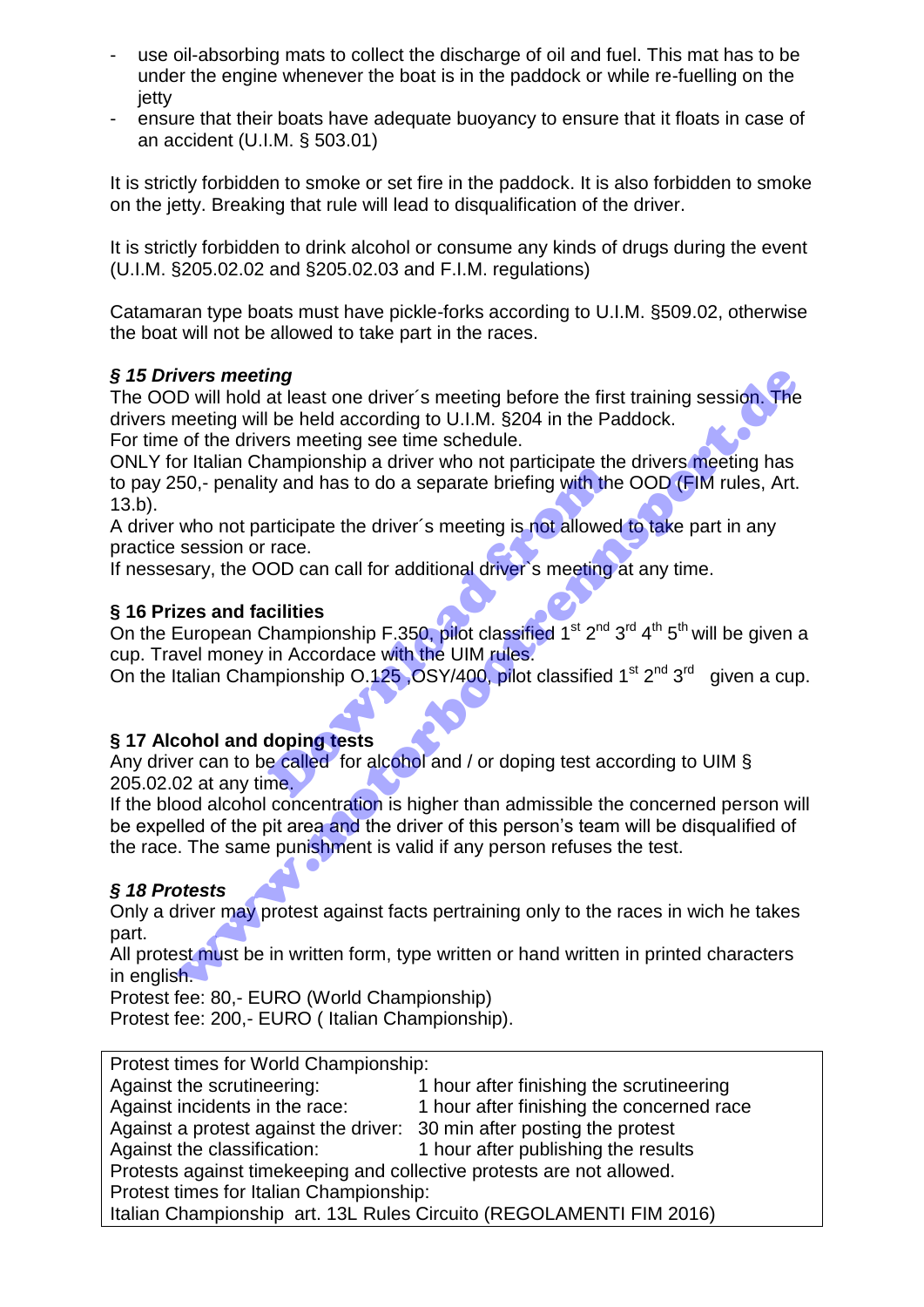# *§ 19 Fuel and re-fuelling*

The organizer will do **not** supply fuel on the racing ground.

The organizers reserve the right to make fuel tests (UIM § 508).

The Drivers must to use as a refueling distributor TOTAL (gasoline green) of Monticelli d'Ongina located at Mt. 3000 DIRECTION CREMONA hauling around the area (open only on Saturdays).

# *§ 20 Timekeeping*

The timekeeping is executed by **Federazione Italiana Cronometristi**.

# **§ 21Additional reguations**

# *21.1 Prize giving ceremony*

The prize giving ceremony takes place after the last heat of the event on Sunday 10 July 2016 on the stage besides the paddock. The participants are requested to appear to the prize giving ceremony in appropriate clothing.

# *21.2 Clothing*

All drivers and crew members have to wear clean, respectable clothing. The upper and the lower part of the body (the knees as well) must be covered at any time. Closed shoes are mandatory as well.

# *21.3 Disrespectful behaviour*

Any disrespectful behaviour from a driver or a crew member against an organizing member will be penalized by blue card (UIM § 202.03.01). In heavy cases: disqualification. behaviour<br>
behaviour<br>
enaviour from a driver or a crew member and<br>
ized by blue card (UIM § 202.03.01). In h<br>
ravention the organizer reserves the right to<br>
qualify the driver of the concerned team. The<br>
advance program an

In case of any contravention the organizer reserves the right to expel the concerned persons and to disqualify the driver of the concerned team. This is valid for all regulations of this advance program and all following supplementary regulations of thing<br>thing<br>the stand crew members have to wear clean, respectable clothing. The upper<br>lower part of the body (the knees as well) must be covered at any time.<br>Shoes are mandatory as well.<br>the shoes are mandatory as well

# *21.4 Electricity*

For every entry / boat there is free electricity in the Pit Area (UIM § 106.01)

# *21.5Paddock*

Each team has an area of 6 m x 4 m for its paddock/ equipment. For every additional square meter the organizer charge an amount of 10,00 EUR

# 21.6 Pass

The organizer will make for the European championship 3 pass for pilot available, for further the cost is of 5,00 EURs. For the Italian pilots the pass are worth furnished by the F.I.M.

# 21.7 Starting the engine in Paddock

**The not respect of a requirement of the UIM Environmental Code by an organizer or a racer or the person responsible for his racing team is liable to a fine, a disqualification from the event or a suspension. Moreover, the participant/driver/pilot may be liable for te damages cause by his non-respect of the environmental provisions.** 

**IS STRICTLY PROHIBITED** ignition engine without using the system silencer (muffler), the fine will be € **300,00**

Officer of the day **Organizer** Craanizer

Ezio Cremona

**AS REQUIRED BY THIS REGULATION NO THERE IS THE PROVISIONS FIM AND U.I.M**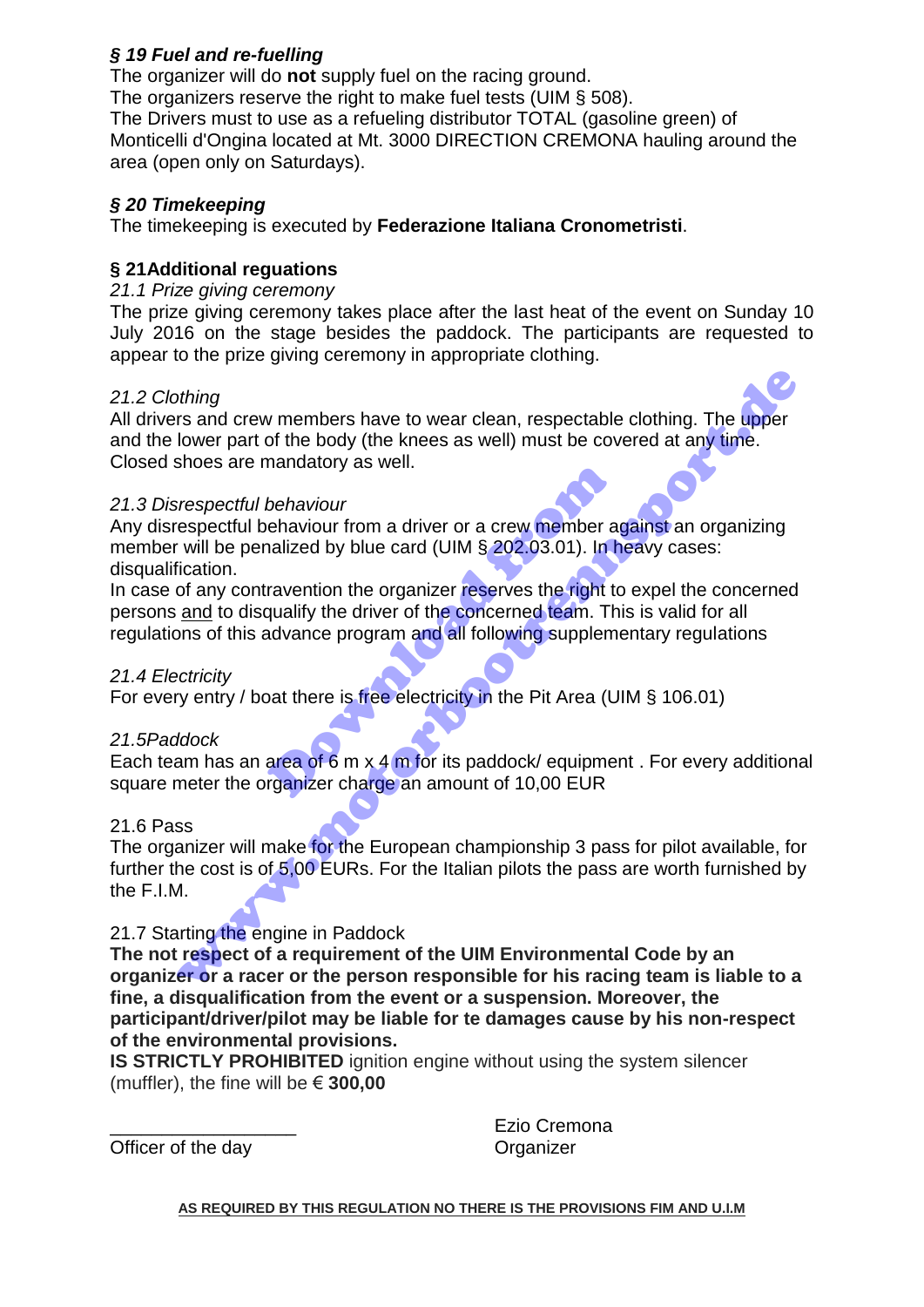# **Race Committee**

| Chairman of organization /<br>PR-Manager / Press:                                                                                               | Ezio Cremona<br>Alessandro Cremona<br>e-mail address: ass_mot_sannazzaro@yahoo.it                                                                                                                                                                                                                                                                                                                                                                                                                                      |
|-------------------------------------------------------------------------------------------------------------------------------------------------|------------------------------------------------------------------------------------------------------------------------------------------------------------------------------------------------------------------------------------------------------------------------------------------------------------------------------------------------------------------------------------------------------------------------------------------------------------------------------------------------------------------------|
| Officer of the day:                                                                                                                             | to be appointed____                                                                                                                                                                                                                                                                                                                                                                                                                                                                                                    |
| Dep. Officer of the day:                                                                                                                        | to be appointed_______                                                                                                                                                                                                                                                                                                                                                                                                                                                                                                 |
| Secretary of the race:                                                                                                                          | __to be appointed_______                                                                                                                                                                                                                                                                                                                                                                                                                                                                                               |
| <b>UIM Commissioner:</b>                                                                                                                        | _Jerzy Wojewoda_____                                                                                                                                                                                                                                                                                                                                                                                                                                                                                                   |
| Jury Chairman:                                                                                                                                  | to be appointed___                                                                                                                                                                                                                                                                                                                                                                                                                                                                                                     |
| Timekeeping:                                                                                                                                    | J<br>Federazione Italiana Cronometristi                                                                                                                                                                                                                                                                                                                                                                                                                                                                                |
| Race-Office:                                                                                                                                    | <b>Associazione Motonautica Dilettantistica</b><br><b>San Nazzaro</b><br>Via Cattadori 96<br>29010 San Nazzaro d'Ongina (PC)<br>ass_mot_sannazzaro@yahoo.it<br>+39 348 91 19 519 (Ezio Cremona)<br>Phone:<br>+39 346 08 07 076 (Alex Cremona)<br>Phone:<br>+39 052 38 29 323<br>Fax:                                                                                                                                                                                                                                   |
| THIS RACE COURSE<br><b>PASISTENCE</b><br>CAN RACING<br>ALL CATEGORIES<br>OF CIRCUIT<br>RAYE COURSE<br>WATE<br>RACE COURSE<br>Assistence<br>RUNN | Frantoio<br>$\frac{\lambda_{1}}{40.9}$<br>LOURSE<br>According to the Contract of the Contract of the Contract of the Contract of the Contract of the Contract of the Contract of the Contract of the Contract of the Contract of the Contract of the Contract of the Contract of t<br><b>SORGE COORS</b><br>START LINE<br>Box of the Children of Children<br>39.9<br>40.4<br>ПĢ<br>ø<br>₽<br>$\overline{\mathbb{R}}$<br>42.0<br>۱Œ<br>39.9<br>40.<br>S. Nazzaro<br>40.1<br>$Q_{\bigcirc}$<br>Room.<br>$\frac{7}{40.8}$ |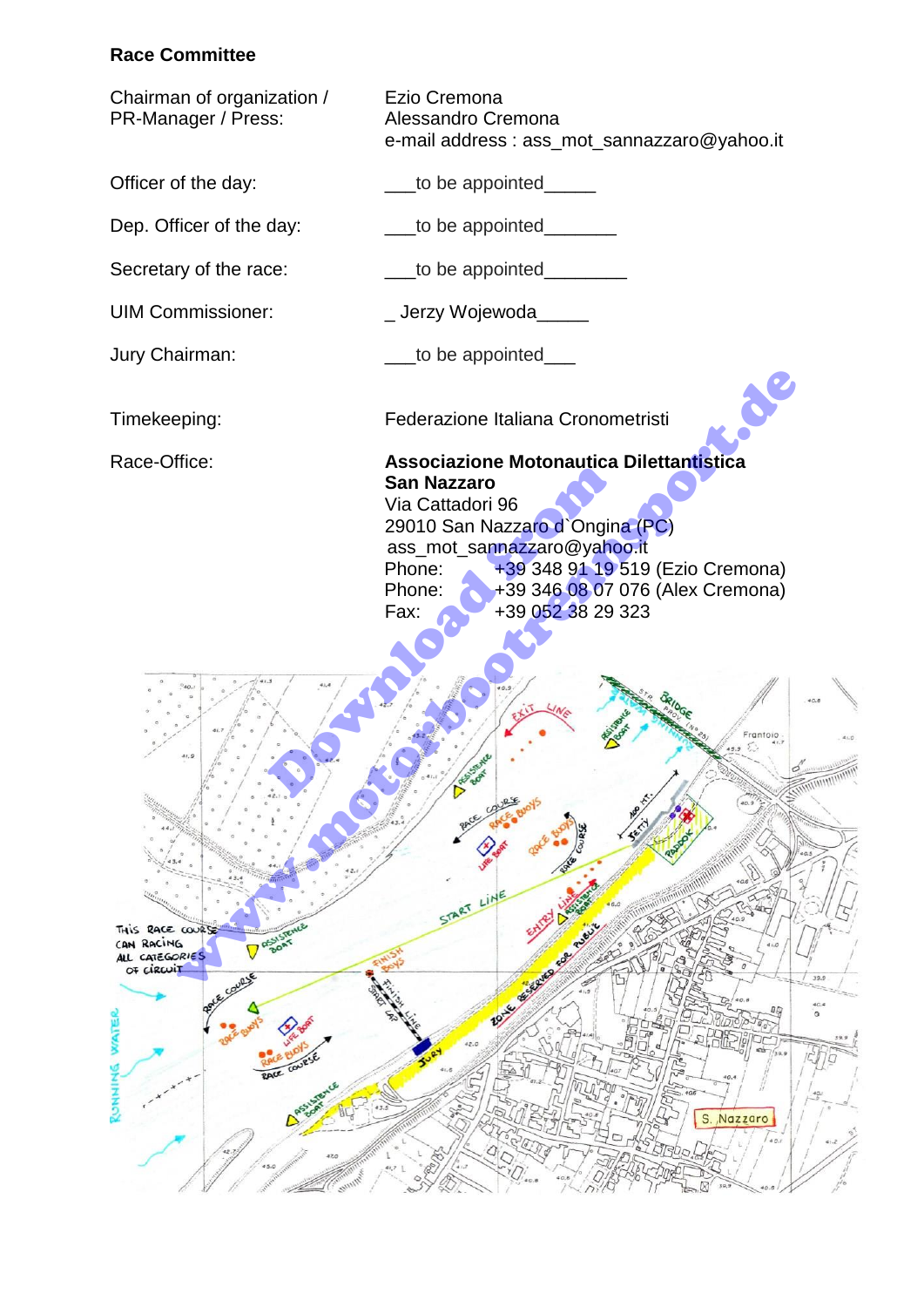



# **FRIDAY 8 July 2016**

| <b>Administral controls</b> | from $15.00$ | to 18.30 |
|-----------------------------|--------------|----------|
| <b>Technical controls</b>   | from $15.00$ | to 18,30 |

# **SATURDAY 9 July 2016**

| <b>Administral controls</b>                                          | from $7.30$    | to $8,30$                            | S                      |
|----------------------------------------------------------------------|----------------|--------------------------------------|------------------------|
| <b>Technical controls</b>                                            | from 7.30      | to 8,30                              |                        |
|                                                                      |                |                                      |                        |
| <b>Pilot meeting of all classes Circuit</b>                          | to $8,30$      |                                      |                        |
| <b>Pilot meeting of all classes Endurance</b>                        | to 9.00        |                                      |                        |
|                                                                      |                |                                      |                        |
| Free Practice OSY.400                                                |                | 9.30<br>dalle                        | alle 10.00             |
| <b>Free Practice O.125</b>                                           |                | dalle 10.00                          | alle 10.30             |
| <b>Free Practice F.350</b>                                           |                | dalle 10,30                          | alle 11.30             |
| <b>Free Practice Endurance</b>                                       |                | dalle 11,30                          | alle 12.30             |
|                                                                      |                |                                      |                        |
|                                                                      |                |                                      |                        |
| <b>Break</b> ( <i>presente bar e stand Gastronomico</i> )            | $12.00 - 14.0$ |                                      |                        |
|                                                                      |                |                                      |                        |
|                                                                      |                |                                      |                        |
| Time Trial OSY.400                                                   |                | dalle 14,00                          | alle 14.30             |
| <b>Time Trial O.125</b>                                              |                | dalle 14.30                          | alle 15.00             |
| Time Trial F.350                                                     |                | dalle 15.00                          | alle 16.00             |
| Race 1 Endurance I.C.                                                |                | dalle 16.00                          | alle 17,00             |
|                                                                      |                |                                      |                        |
| 1° Heat Italian Championship O.125                                   | Alle 17.30     |                                      | 7 laps circuit 1500 m. |
| 1° Heat European Championship F.350                                  |                | Alle 18.00<br>8 laps circuit 1500 m. |                        |
| re could be medified unon request by Delegate HIM and/or FIM Canoral |                |                                      |                        |

| $U$ dile $2.50$ | alie Tu.uu |
|-----------------|------------|
| dalle 10.00     | alle 10.30 |
| dalle $10,30$   | alle 11.30 |
| dalle 11.30     | alle 12.30 |
|                 |            |

# **Break (** *presente bar e stand Gastronomico***) 12.00 - 14.00**

| <b>Pilot meeting of all classes Endurance</b>                                  | to 9.00       |            |  |  |  |  |
|--------------------------------------------------------------------------------|---------------|------------|--|--|--|--|
|                                                                                |               |            |  |  |  |  |
| <b>Free Practice OSY.400</b>                                                   | 9.30<br>dalle | alle 10.00 |  |  |  |  |
| <b>Free Practice O.125</b>                                                     | dalle 10.00   | alle 10.30 |  |  |  |  |
| <b>Free Practice F.350</b>                                                     | dalle $10,30$ | alle 11.30 |  |  |  |  |
| <b>Free Practice Endurance</b>                                                 | dalle 11,30   | alle 12.30 |  |  |  |  |
|                                                                                |               |            |  |  |  |  |
| 12.00<br><b>Break</b> ( <i>presente bar e stand Gastronomico</i> )<br>$-14.00$ |               |            |  |  |  |  |
|                                                                                |               |            |  |  |  |  |
| <b>Time Trial OSY.400</b>                                                      | dalle $14,00$ | alle 14.30 |  |  |  |  |
| <b>Time Trial O.125</b>                                                        | dalle 14.30   | alle 15.00 |  |  |  |  |
| Time Trial F.350                                                               | dalle $15.00$ | alle 16.00 |  |  |  |  |
| Race 1 Endurance I.C.                                                          | dalle $16.00$ | alle 17,00 |  |  |  |  |
|                                                                                |               |            |  |  |  |  |

| $1^\circ$ Heat Italian Championship $0.125$ | Alle 17.30 | 7 laps circuit 1500 m. |
|---------------------------------------------|------------|------------------------|
| $1^\circ$ Heat European Championship F.350  | Alle 18.00 | 8 laps circuit 1500 m. |

**These timing could be modified upon request by Delegate UIM and/or FIM General Commissioner**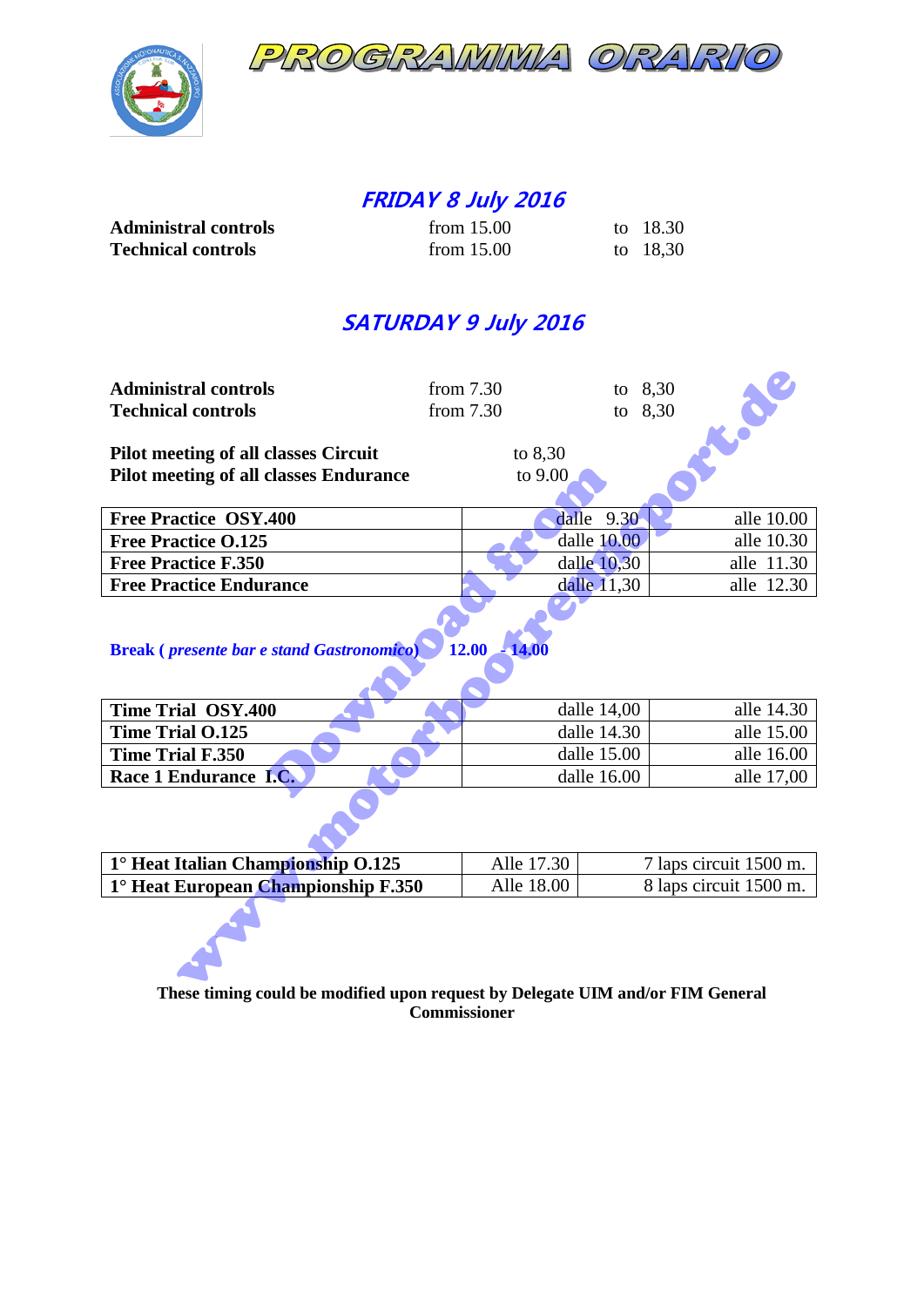



# **SUNDAY 10 July 2016**

| <b>Pilot meeting of all classes Circuit</b>   | to 8.30   |
|-----------------------------------------------|-----------|
| <b>Pilot meeting of all classes Endurance</b> | to $9.00$ |

| Administral controls + Driver briefing $F.1$ 3,5 cc | dalle 8.00 alle 8.30   |
|-----------------------------------------------------|------------------------|
| Free Practice F.1 3.5 cc Rc model                   | dalle 8.45 alle 9.15   |
| <b>Free Practice O.125</b>                          | dalle 9.30 alle 10.00  |
| <b>Free Practice F.350</b>                          | dalle 10.00 alle 10.30 |
| <b>Free Practice Endurance (if necessary)</b>       | dalle 10.30 alle 11.00 |

| 1° Heat Italian Championship OSY.400             | alle 11.00 | 5 laps circuit 1500 m.        |
|--------------------------------------------------|------------|-------------------------------|
| 2° Heat Italian Championship 0.125               | alle 11,30 | 7 laps circuit 1500 m.        |
| $1^\circ$ Heat Italian Championship F.1 3,5 cc   | alle 12.00 | 30 min. su circuito allestito |
| $2^{\circ}$ Heat European Championship F.350     | alle 12,30 | 8 laps circuit 1500 m.        |
| 2° Heat Italian Championship OSY.400             | alle 13.00 | $\sim$ 5 laps circuit 1500 m. |
| $2^{\circ}$ Heat Italian Championship F.1 3,5 cc | alle 13.30 | 30 min. su circuito allestito |

| <b>Free Practice F.350</b>                                                     |                                      | dalle 10.00 alle 10.30        |  |  |  |
|--------------------------------------------------------------------------------|--------------------------------------|-------------------------------|--|--|--|
| <b>Free Practice Endurance (if necessary)</b>                                  |                                      | dalle 10.30 alle 11.00        |  |  |  |
|                                                                                |                                      |                               |  |  |  |
| 1° Heat Italian Championship OSY.400                                           | alle 11.00                           | 5 laps circuit 1500 m.        |  |  |  |
| 2° Heat Italian Championship O.125                                             | alle 11,30                           | 7 laps circuit 1500 m.        |  |  |  |
| 1° Heat Italian Championship F.1 3,5 cc                                        | alle 12.00                           | 30 min. su circuito allestito |  |  |  |
| 2° Heat European Championship F.350                                            | alle $12,30$                         | 8 laps circuit 1500 m.        |  |  |  |
| 2° Heat Italian Championship OSY.400                                           | alle 13.00                           | 5 laps circuit 1500 m.        |  |  |  |
| 2° Heat Italian Championship F.1 3,5 cc                                        | alle 13.30                           | 30 min. su circuito allestito |  |  |  |
| $-14,00$<br>13,00<br><b>Break</b> ( <i>presente bar e stand Gastronomico</i> ) |                                      |                               |  |  |  |
| Race 1 Endurance I.C.                                                          | dalle 14.00                          | alle 15,00                    |  |  |  |
| 3° Heat Italian Championship 0.125                                             | alle 15,30                           | 7 laps circuit 1500 m.        |  |  |  |
| 3° Heat Italian Championship OSY.400                                           | alle 16.00<br>5 laps circuit 1500 m. |                               |  |  |  |
| 3° Heat Italian Championship F.1 3,5 cc                                        | alle 16,30                           | 30 min. su circuito allestito |  |  |  |
| 3° Heat European Championship F.350                                            | alle 17.00                           | 8 laps circuit 1500 m.        |  |  |  |
| 4° Heat World Championship 0.125                                               | alle 17,30                           | 7 laps circuit 1500 m.        |  |  |  |
| 4° Heat Italian Championship F.1 3,5 cc                                        | alle 18,00                           | 30 min. su circuito allestito |  |  |  |
| THE PRIZES CEREMONY WILL BE AT THE END OF THE LAST RACE<br>OF THE DAY          |                                      |                               |  |  |  |

# **THE PRIZES CEREMONY WILL BE AT THE END OF THE LAST RACE OF THE DAY**

### **These timing could be modified upon request by Delegate UIM and/or FIM General Commissioner**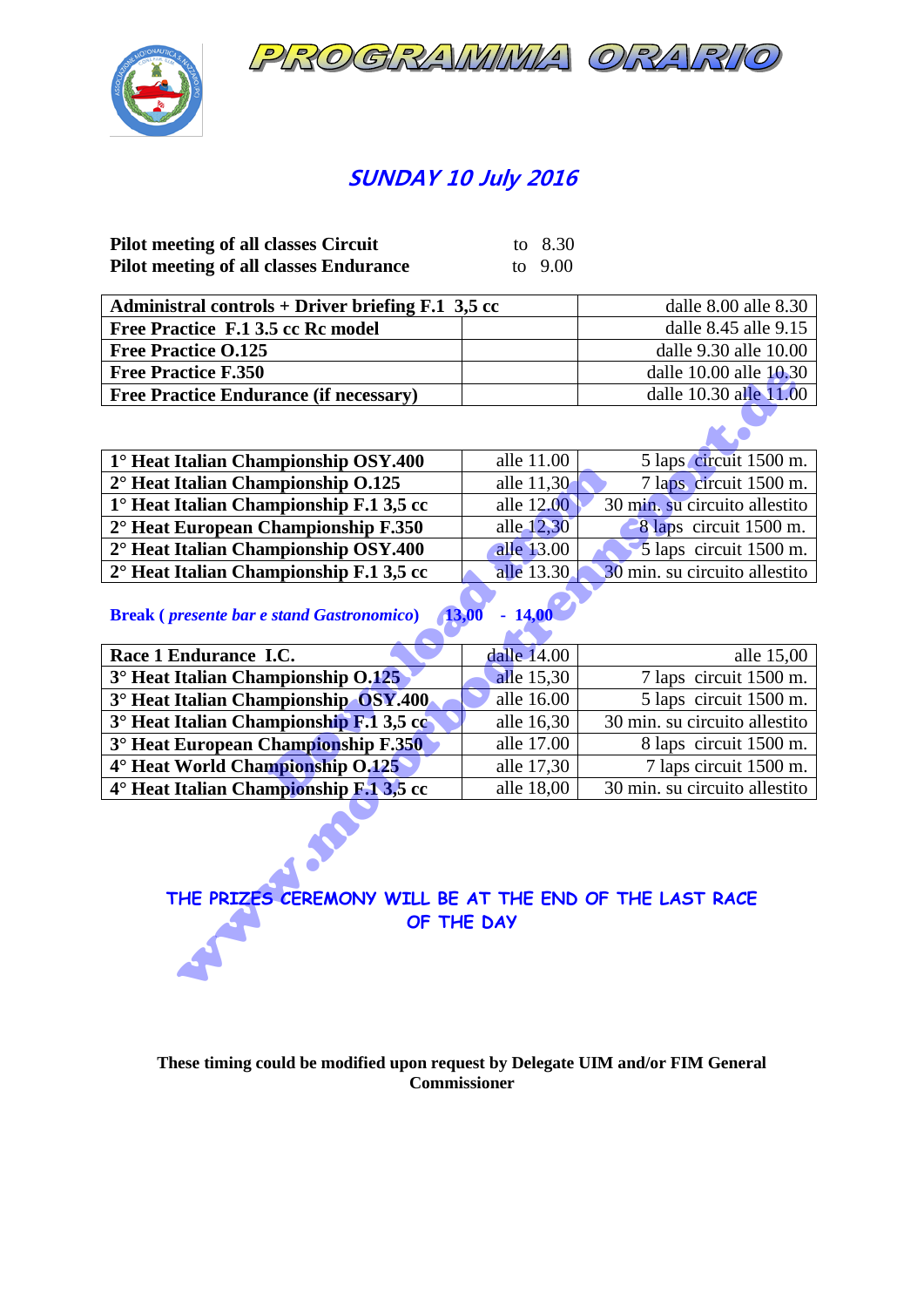





### Advance Program

# **15° Grand Prix Motonautico del Po**

Campionato Europeo classe F.350 Campionato Italiano OSY/400 – O.125 Campionato Italiano Radiocomandata F.1 3,5 cc 08 - 09 - 10 Luglio 2016

# *§1 Organizzazione*

La gara è organizzata dalla: **Associazione Motonautica Dilettantistica San Nazzaro**, Via Cattadori 96, 29010 San Nazzaro d`Ongina (PC) In Concomitanza Il **C&B Racing Team ASD** organizzerà una gara di Campionato Italiano Endurance

# *§2 Classi e titolazioni*

Le gare previste sono : Campionato Europeo classe F.350 3 manche da 8 giri Campionato Italiano classe O.125 4 manche da 7 giri Campionato Italiano classe OSY.400 3 manche da 5 giri Campionato Italiano RC F.1 3,5cc 4 manche da 10 min. Campionato Italiano Endurance (C&B Racing Team ASD) 2 Gare da 45min. Exioni<br>
Inno :<br>
eo classe F.350<br>
o classe O.125<br>
o classe OSY.400<br>
o RC F.1 3,5cc<br>
o Endurance (C&B Racing Team ASD) 2<br>
e<br>
il 08 – 09 - 10 Luglio 2016 in San Nazzaro<br>
10 San Nazzaro – loc. Monticelli D'ongina ( é organizzata dalla:<br>
azion d'Onquia (PC)<br>
azion d'Onquia (PC)<br>
comitanza<br>
acting Team ASD organizzerà una gara di Campionato Italiano Endurance<br>
spreviste sono :<br>
previste sono :<br>
a manche da 8 giri<br>
previste sono :<br>
a ma

*§3 Date and venue* 

La gara si svolgerà il 08 – 09 - 10 Luglio 2016 in San Nazzaro d'Ongina. Indirizzo :

Via Mantova – 29010 San Nazzaro – loc. Monticelli D'ongina (PC)

# *§4 Racecourse:*

Il Circuito è formato da 4 boe e il senso di marcia è antiorario. La boa del traguardo (contrassegnata da una bandiera a scacchi) è parte integrante del circuito e va tenuta a sinistra.

Ia lunghezza di un giro completo è di 1.500 m circa per tutte le classi

Partenza : con pontile (con avviamento motore e semaforo)

Ripartenza: secondo regolamento §311.01, 311.02 U.I.M.

Il circuito è registrato per **18** barche. Se le barche iscritte superano questo numero (**n°18**) , si dovranno effettuare due manche di qualifica e una di ripescaggio Il prezzo per la distruzione o danneggiamento di una boa e di 200,- EURO rule 202.044 U.I.M. (per Campionato Europeo)

Il prezzo per la distruzione o danneggiamento di una boa e di 75,- EURO articolo 13 punto "P" REGOLAMENTI FIM 2016 ( per campionato Italiano)

Più avanti troverete il disegno del circuito con i relativi punti di interesse. ( area spettatori, paddock, pontili, la posizione del ponte e gli ostacoli nel corso, punti pericolosi, salvamento , assistenza ecc…)

# *§5 Regolamento*

Le gare si svolgono secondo:

- I regolamenti dell' U.I.M.
- I regolamenti della F.I.M.
- Questo avan program

- Norme aggiuntive che possono essere pubblicate, anche durante il week end di gara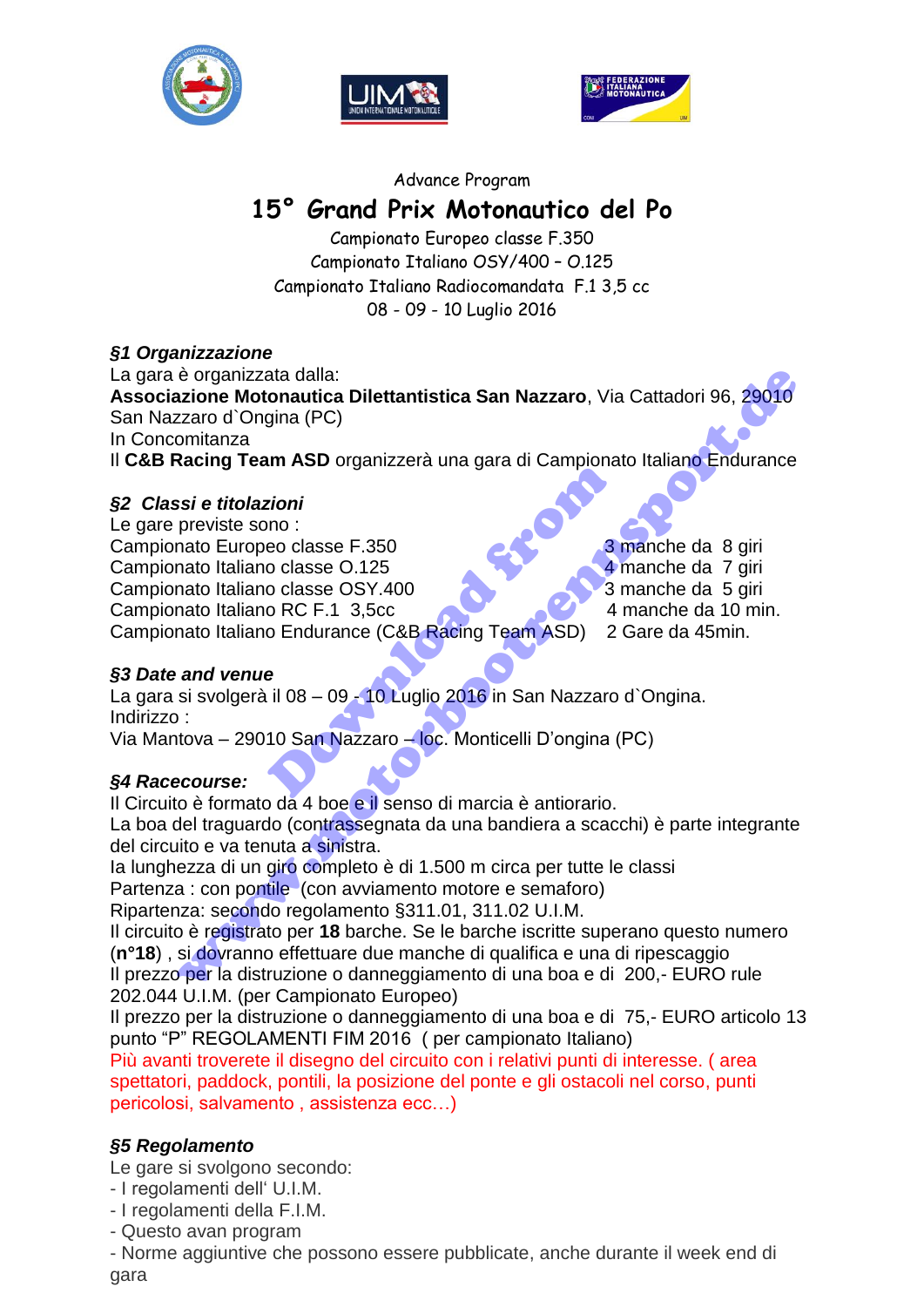Le domande di iscrizioni devono essere spedite entro il 19 Giugno2016:

Associazione Motonautica Dilettantistica San Nazzaro Via Cattadori 96 29010 San Nazzaro d`Ongina (PC) Fax: +39 0523 82 93 23 e-mail: ass\_mot\_sannazzaro@yahoo.it

Per i piloti nazionali che si sono iscritti regolarmente al Campionato Italiano sono automaticamente ammessi a tutte le gare.

Le domande per i piloti stranieri devono essere inviate attraverso le loro Autorità Nazionali all'organizzatore , entro e non oltre 28 giorni prima dell'inizio della manifestazione.

# *§ 7 Nazionalità e numeri di gara*

Secondo il regolamento U.I.M. § 206

I concorrenti saranno registrati con i numeri che inseriranno nella domanda d'iscrizione. Se due o più piloti hanno lo stesso numero, sarà assegnato il numero, come previsto nel regolamento UIM § 206,02.

# *§8 Assicurazione*

L'assicurazione della manifestazione che comprende R.C. di legge e "alaggio e varo", è a carico della Federazione Italiana Motonautica.

Per Campionato Mondiale

I piloti stranieri sono tenuti a corrispondere per conto della FIM al personale presso la segreteria corse, l'importo di euro 90,00. ha titolo di rimborso spese assicurative a garanzia della copertura R.C. verso terzi, per la quale la FIM ha già provveduto ad effettuare la relativa estensione. Agli stessi piloti verrà rilasciata quietanza firmata. Per Campionato Italiano regolamento UIM § 206,02.<br>Ila manifestazione che comprende R.C. di le<br>Ila Federazione Italiana Motonautica.<br>ondiale<br>o tenuti a corrispondere per conto della FIM<br>mporto di euro 90,00.= a titolo di rimborso s<br>ertura R.C. ver **ionalità e numeri di gara**<br>
oi ll'egoloamento U.I.M. § 206<br>
oi l'egoloamento U.II.M. § 206<br>
one. Se due o più piloti hanno lo stesso numero, sarà assegnato il numero,<br>
revisto nel regolamento UIM § 206,02.<br> **icurazione**<br>

I piloti stranieri (con licenza straniera) che partecipano al Campionato Italiano sono tenuti a corrispondere per conto della FIM al personale presso la segreteria corse, a titolo di rimborso spese assicurative a garanzia della copertura R.C. verso terzi, per la quale la FIM ha già provveduto ad effettuare la relativa estensione (agli stessi piloti verrà rilasciata quietanza firmata), il seguente importo:

- Classe OSY/400 euro 30,00.=
- Classe O.125 euro 80,00.=

Tutti i piloti (italiani e stranieri) al momento delle verifiche amministrative devono firmare il "Race organizer liabylity form" (Manleva), pena la non partecipazione alla gara.

# **§ 9 Responsabilità**

Il concorrente , Il Pilota e pure ogni persona addetta all'organizzazione della manifestazione , per il fatto stesso di iscriversi e di partecipare alla gara, riconoscono e dichiarano di esonerare e di ritenere sollevato il club e le persone dell'organizzazione da ogni responsabilità per qualsiasi incidente o danno che potesse verificarsi durante la manifestazione, ad essi , a cose ed a terzi , indipendentemente dallo svolgimento delle prove corse .

# *§10 Prove*

Come da programma orario Campo Prova = Campo Gara Il pilota che effettua prove in acqua non autorizzate sarà squalificato (U.I.M. §205.13)

# *§11 Verifiche*

Data: Venerdì 08/07/2016 dalle 15.00 fino alle 18.30 e Sabato 09/07/2016 dalle 7.30 alle 8.30.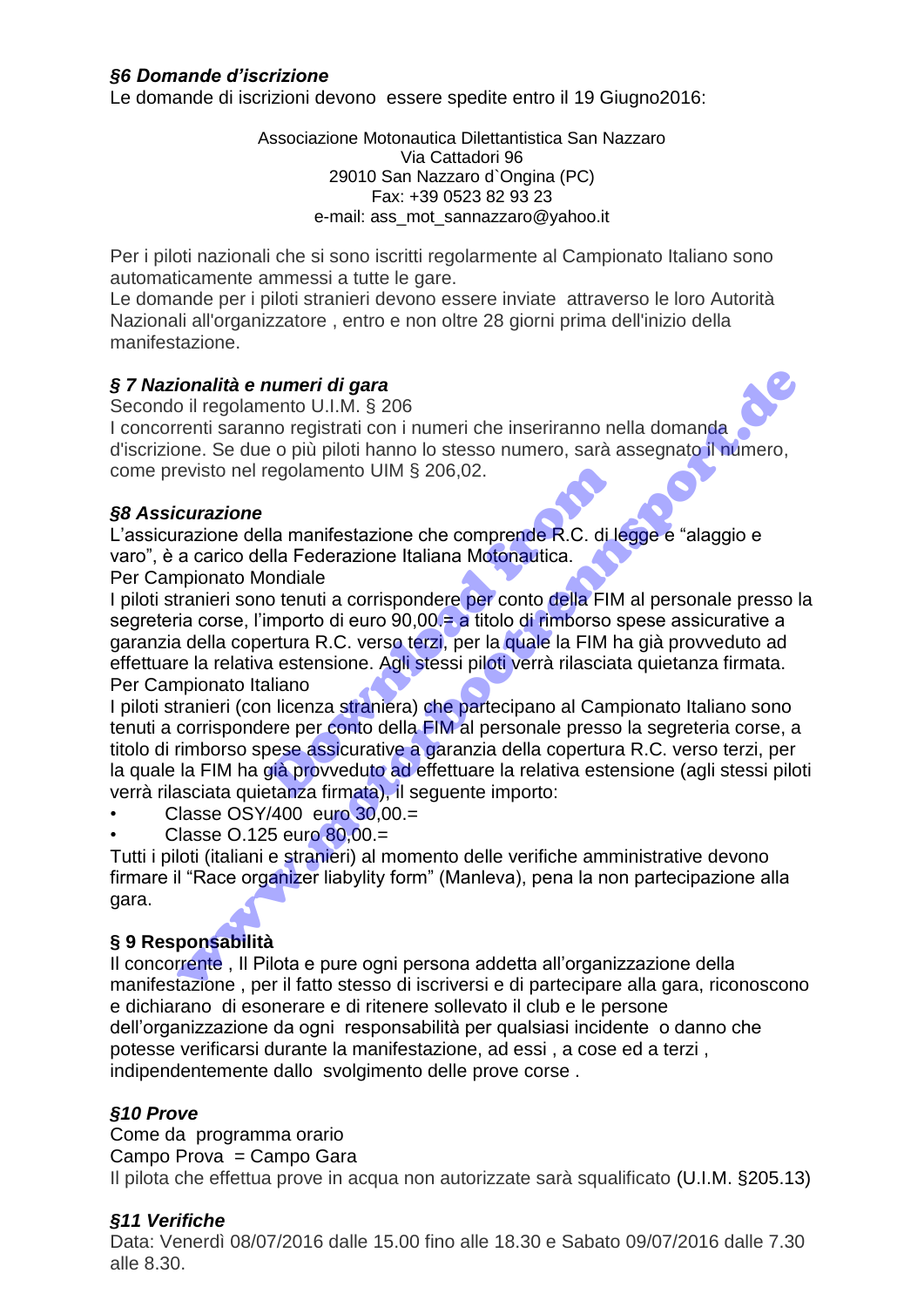Prima che le barche iniziano le prove devono essere verificate dai commissari tecnici con i seguenti documenti (UIM § 502):

- Licenza valida
- Certificato di stazza
- Salvagente (U.I.M. § 205,06)
- Casco di protezione (§ U.I.M. 205,07)

Ogni persona a bordo di qualsiasi imbarcazione che partecipa alle gare deve indossare un casco che soddisfi gli standard SNELL o ECE 022-05 o FIA e che almeno il 50% superiore (area) del casco deve essere di colore arancione fluorescente, rosso, giallo o arancio internazionale. Questi colori devono essere sufficientementi brillanti da essere chiaramente visibili in acqua. Chi lo indossa è interamente responsabile per l'efficienza del suo casco. Ciascuna autorità nazionale può chiedere ai propri piloti di indossare un tipo di casco stabilito dalle proprie norme nazionali.

- Nessun dispositivo di registrazione di immagini può essere attaccato ai caschi.
- Abbigliamento di protezione (§ U.I.M. 205,11)
- Pagaia/ Remo (non richiesto in barche con capsula)
- Un foglio di omologazione completa (se menzionato nel certificato di misurazione)
- Una copia di cantieri U.I.M. registrazione per cockpit rinforzati

- Certificato valido di prova di immersione (UIM § 205,05) per le imbarcazioni con capsula

- Un regolamento UIM dell'anno corrente o versione digitale

- Per i piloti con handicap fisico, un medico dovrà rilasciare autorizzazione scritta che il conducente può correre

La conferma di verifica ( modulo T.A.) del conducente, consegnata alla fine delle iscrizioni amministrative, deve essere consegnato ai commissari di pontile. Dopo un incidente, la barca deve essere presentata ai commissari tecnici nuovamente . I Piloti sono sempre responsabili per la condizione delle loro imbarcazioni (scafo, motore, accessori, attrezzature, ecc) JIM dell'anno corrente o versione digitale<br>
DIM dell'anno corrente o versione digitale<br>
correre<br>
dica (modulo T.A.) del conducente, conseguente<br>
difica (modulo T.A.) del conducente, conseguente<br>
dive essere presentata ai c iamento di protezione (§ U.I.M. 205,11)<br>V/Remo (non richiesto in barche con capsula)<br>illo di omologazione completa (se menzionato nel certificato di misurazione)<br>pia di cantieri U.I.M. registrazione per cockpit rinforzati<br>

Non è permesso prendere parte a qualsiasi sessione di prove o di gara prima dell'ispezione pre gara (U.I.M. § 502)

*Le verifiche dopo gara*

Dopo ogni gara le prime tre barche della classifica devono essere presentate ai commissari tecnici (parco chiuso), UIM § 502,04. Barche supplementari possono essere richiesti dagli scrutatori o OOD.

# *§12 Livello sonoro motori*

Secondo regolamento UIM § 504

# *§ 13 Età minima per partecipare alle competizioni*

Nelle gare internazionali l'età minima di un conducente è di 16 anni.

# *§ 14 Regolamento Sicurezza*

In tutte le sessioni di prova così come in tutte le gare (anche dopo aver terminato la gara) è severamente vietato attraversare il campo di gara o guidare sul campo di gara nella direzione sbagliata.

Durante le prove e in tutte le gare i concorrenti devono:

- Indossare i loro giubbotti e caschi di protezione (il giubbotto salvagente e il casco protezione devono essere conformi alle norme UIM § § 205,06 e 205,07, nonché ai regolamenti della FIM, Il conducente è interamente responsabile per l'efficienza e le condizioni intatte del suo giubbotto di salvataggio e proteggendo casco.)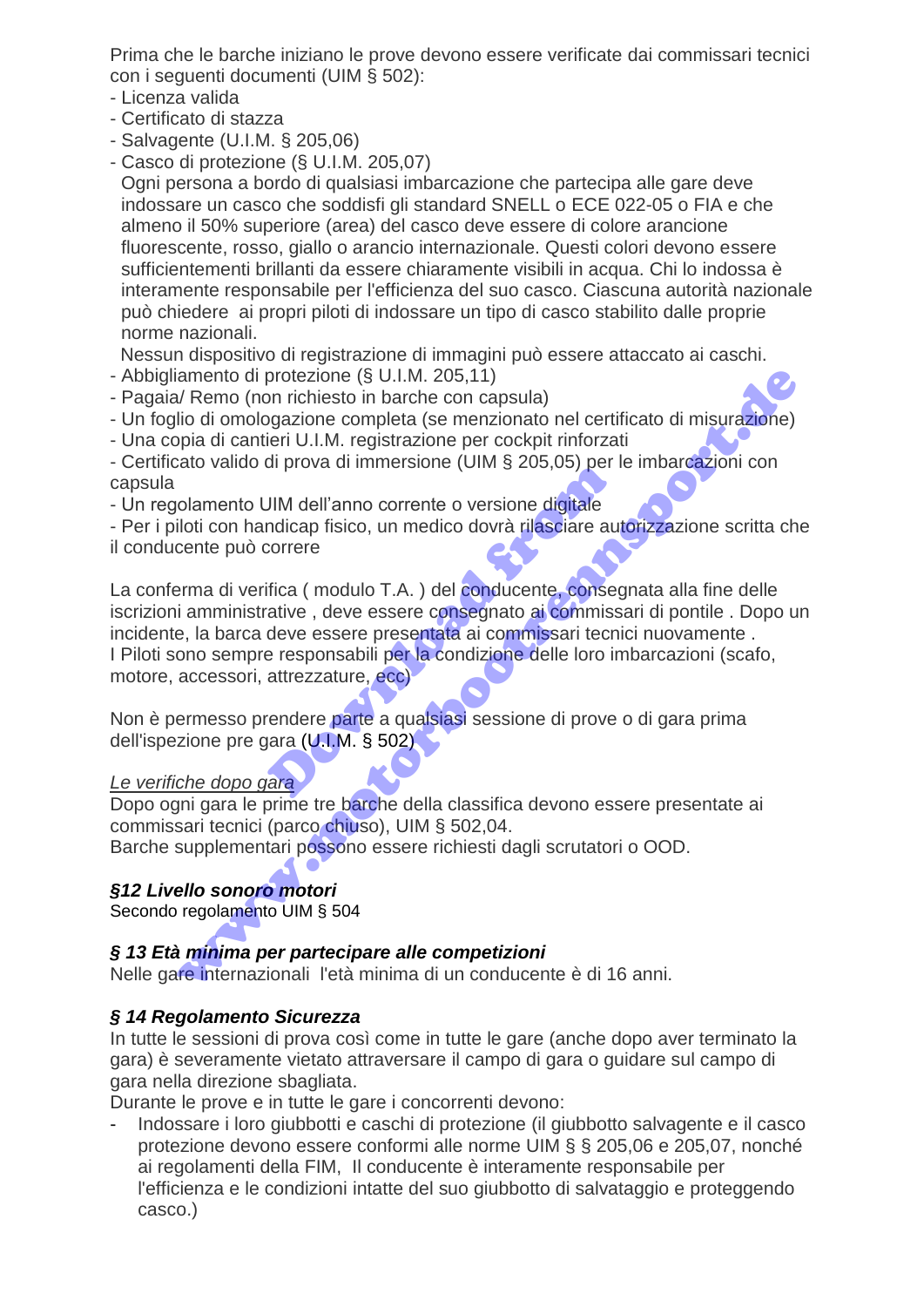- Utilizzare un contenitore/ tappetino per raccogliere lo scarico di olio e carburante. Questo tappetino deve essere sotto il motore ogni volta che la barca è nel paddock o durante il rifornimento di carburante sul pontile ove è possibile.
- Garantire che le loro barche abbiano galleggiabilità sufficiente per garantire che in caso di incidente galleggino (U.I.M. § 503.01)

E 'severamente vietato fumare o appiccare il fuoco nel paddock. E 'inoltre vietato fumare sul pontile. Infrangere questa regola porterà alla squalifica del pilota.

E 'severamente vietato bere alcolici o consumare qualsiasi tipo di farmaci durante l'evento (U.I.M. §205.02.02 e §205.02.03 e regolamenti FIM 2015)

Le barche di tipo Catamarano devono avere le punte deformabili secondo regolamento UIM § 509,02, altrimenti la barca non avrà il permesso di prendere parte alle gare.

# *§ 15 Riunione Piloti*

I piloti che non partecipano alla riunione piloti come da programma saranno passibili di sanzioni come da regolamento.

Un pilota che non partecipa alla riunione piloti non può prendere parte a qualsiasi sessione di prove o gara.

Se necessario, l'OOD può indire una riunione piloti, aggiuntiva in qualsiasi momento. Per Piloti C.I. che non partecipano alla riunione piloti potranno prendere parte alle gare solo dopo aver versato una penale pari a 250,00 €uro ed effettuato un briefing con il Commissario Generale ( art. 13. B REGOLAMENTI FIM del Campionato Italiano 2016). o artecipa alla riunione piloti non può prende<br>
DD può indire una riunione piloti aggiuntiva<br>
non partecipano alla riunione piloti potran<br>
er versato una penale pari a 250,00 €uro e<br>
io Generale (art. 13. B REGOLAMENTI<br>
E e non partecipano alla riunione piloti come da programma saranno passibe di prove o gara.<br>
non come da regolamento.<br>
a che non partecipano alla riunione piloti non può prendere parte da qualsiasi<br>
esti prove o gara.<br>
esti

# **§ 16 Premiazioni**

Per il Campionato Europeo F.350 verranno premiati il 1<sup>st 2nd</sup> 3<sup>rd 4th</sup> 5<sup>th</sup> classificati con coppe . Rimborso spese in conformità con il regolamento UIM. Per i Campionati Italiani verranno premiati i piloti classificati 1<sup>st</sup> 2<sup>nd</sup> 3<sup>rd</sup> con coppe.

# **§ 17 Alcool test e Doping**

Qualsiasi conducente può essere sottoposto al alcool test e / o test antidoping secondo il regolamento UIM § 205.02.02 in qualsiasi momento.

Se la concentrazione di alcool nel sangue è superiore a quello ammissibile la persona in questione sarà espulso della zona box e il pilota del team di questa persona saranno squalificati della gara. La stessa pena è valida anche se una persona rifiuta il test.

# *§ 18 Reclami*

Solo il pilota può protestare contro i fatti che riguardano soltanto le gare nella quale si partecipa.

Tutte le proteste devono essere in forma scritta, dattiloscritto o scritto a mano in stampatello in inglese.

con deposito di : 80, - EURO (campionato mondiale) Con deposito di 200, - EURO (campionato italiano)

Tempi per il Reclamo per **CAMPIONATO EUROPEO**: Contro le verifiche: 1 ora dopo la fine delle verifiche tecniche Contro gli incidenti in gara: 1 ora dopo aver finito la gara in questione Contro una protesta contro il conducente: 30 min dopo la pubblicazione della protesta Contro la classificazione: 1 ora dopo la pubblicazione dei risultati

Proteste contro cronometraggio e le proteste collettive non sono ammessi.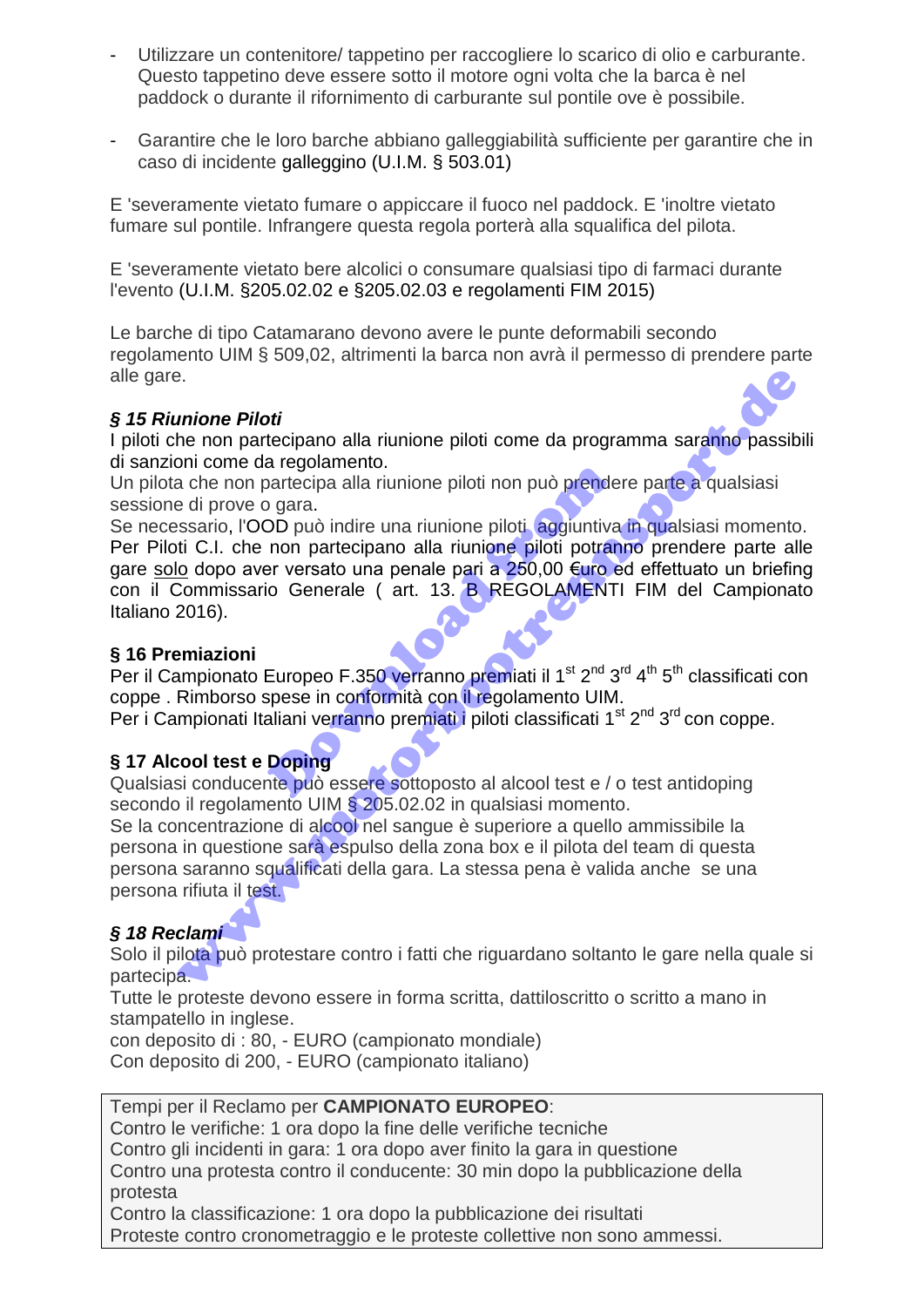Tempi per Il Reclamo per **CAMPIONATO ITALIANO**: come da Regolamento Circuito FIM 2016 art 13 L

# *§ 19 Rifornimento e carburante*

Gli ufficiali di gara si riservano il diritto di effettuare test di carburante (UIM § 508). i piloti DEVONO OBBLIGATORIAMENTE utilizzare come punto di rifornimento il distributore TOTAL ( benzina super verde) di Monticelli D'Ongina situato a mt. 3000 circa della zona alaggi DIREZIONE CREMONA (aperto solo il sabato) .

# *§ 20 Servizio Cronometraggio*

Il sistema di cronometraggio è a cura della Federazione Italiana Cronometristi.

# **§ 21 Regole integrative**

# *21.1 Cerimonia di premiazione*

La cerimonia di premiazione ha luogo dopo l'ultima manche della manifestazione della domenica del 10 Luglio 2016 ore 18.00 circa nel palco vicino al paddock. I partecipanti sono invitati a comparire alla cerimonia di premiazione in abbigliamento adeguato. monia di premiazione ha luogo dopo l'ultima manche della manifestazione<br>mencica del 10 Luglio 2016 ore 18.00 circa nel paloo vicino al padoock.<br>nanti sono invitati a comparire alla cerimonia di premiazione in abbigliamento

### *21.2 Abbigliamento*

Tutti i piloti e i membri dell'equipaggio devono indossare abiti puliti ed rispettabile. La parte superiore e inferiore del corpo (fino alle ginocchia) deve essere coperto in qualsiasi momento. Scarpe chiuse sono obbligatorie. Comptetive dell'equipaggio devono indossare abiti prieriore del corpo (fino alle ginocchia) deve<br>
Doministe del corpo (fino alle ginocchia) deve<br>
Doministe sono obbligatorie.<br>
Doministe sono obbligatorie.<br>
Doministe del pr

# *21.3 Comportamento irrispettoso*

Qualsiasi comportamento irrispettoso di un pilota o un membro del Team contro un membro organizzatore sarà penalizzata con una multa di 150,00 €. In casi pesanti: squalifica.

In caso di violazione l'organizzatore si riserva il diritto di espellere le persone interessate e di squalificare il pilota del team in questione. Questo è valido per tutti i regolamenti di questo programma orario e tutti i regolamenti supplementari seguenti

# *21.4 Elettricità*

Per ogni Barca registrata l'organizzatore fornirà elettricità gratuitamente

# *21.5 Paddock*

Ogni squadra ha una superficie di 6 mx 4 m per il suo paddock / attrezzature. Per ogni metro quadrato ulteriore l'organizzatore richiederà un importo di 10,00 EUR

### 21.6 Pass

L'organizzatore darà per il campionato europeo numero 3 pass a disposizione per pilota, per ulteriori il costo è di 5,00 EUR. Per i piloti italiani valgono quelli forniti dalla FIM.

### 21.7 Accensione Motori nel Paddock

E' **SEVERAMENTE VIETATO** l'accensione dei motori senza l'apposito sistema di silenziatore (marmitta) , la multa sarà di **300,00 €**

\_\_\_\_\_\_\_\_\_\_\_\_\_\_\_\_\_ Ezio Cremona Officer of the day **Organizer/President of club** 

### **PER QUANTO NO PREVISTO DAL PRESENTE REGOLAMENTO, VIGONO LE DISPOSIZIONI F.I.M. E U.I.M**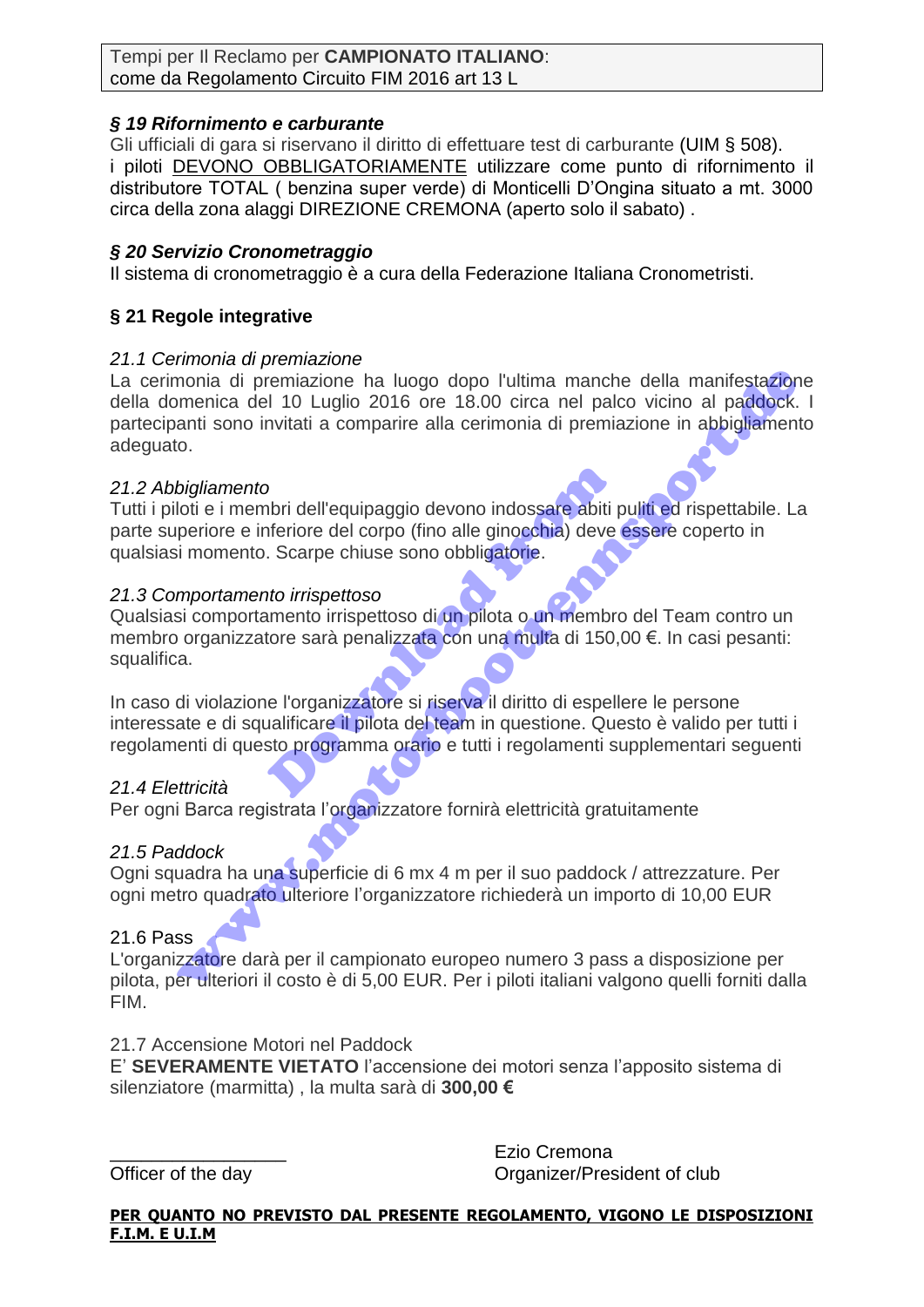# **Comitato Organizzatore**

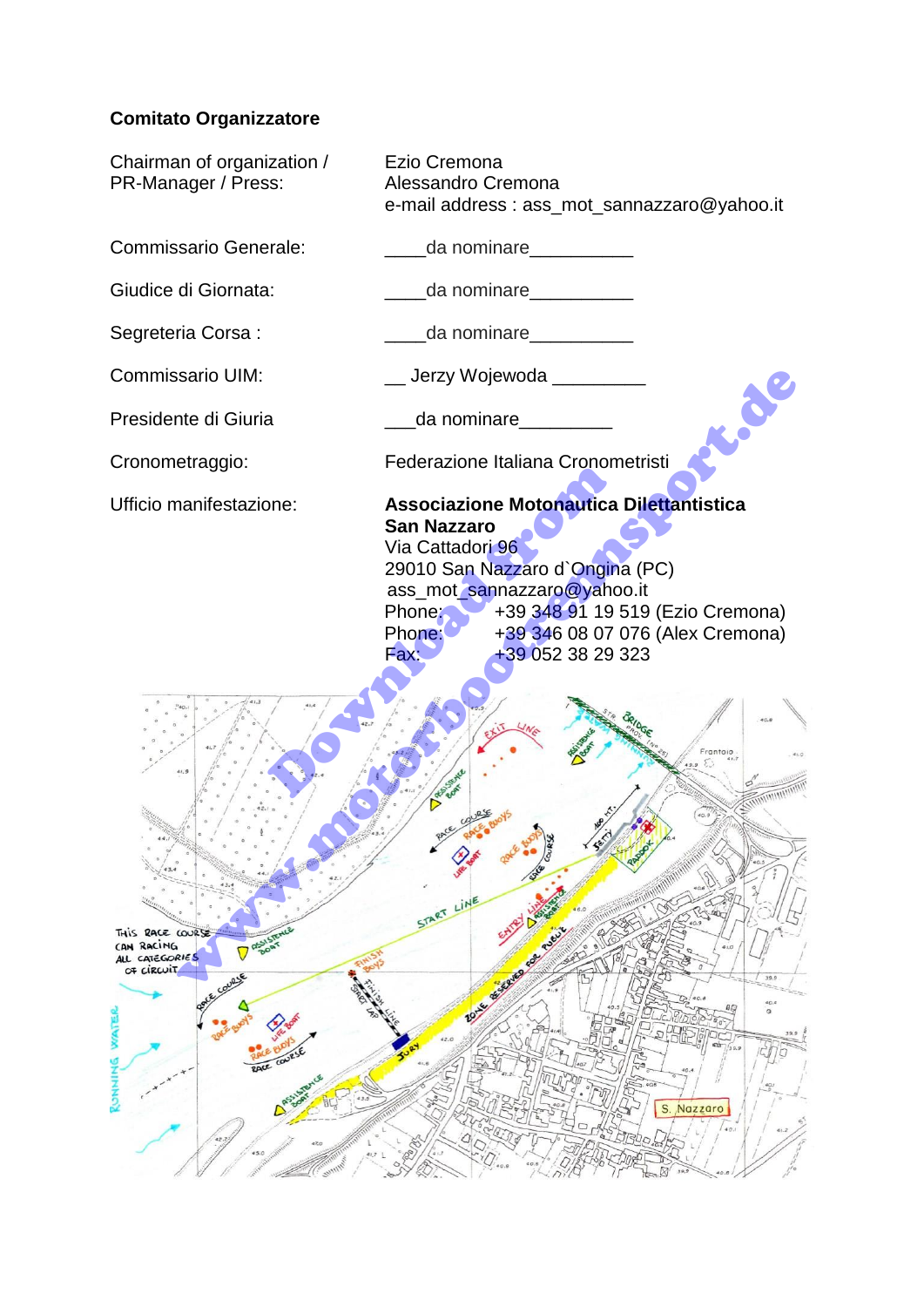PROGRAMMIA ORA  $\mathcal O$ 



# **VENERDI 08 LUGLIO 2016**

| Verifiche amministrative | dalle $15.00$ | alle 18.30 |
|--------------------------|---------------|------------|
| Verifiche tecniche       | dalle $15.00$ | alle 18.30 |

# **SABATO 09 LUGLIO 2016**<br>
dalle 7.30<br>
dalle 7.30<br>
classi  $C^2$

| LOCK<br>SABATO 09 LUGLIO 2016                                                |             |             |                         |  |  |
|------------------------------------------------------------------------------|-------------|-------------|-------------------------|--|--|
| Verifiche amministrative                                                     | dalle 7.30  | alle 8.30   |                         |  |  |
| Verifiche tecniche                                                           | dalle 7.30  | alle 8.30   |                         |  |  |
|                                                                              |             |             |                         |  |  |
| Riunione Piloti per tutte le classi Circuito                                 | alle 8.30   |             |                         |  |  |
| Riunione Piloti per tutte le classi Endurance                                | alle 9.00   |             |                         |  |  |
|                                                                              |             |             |                         |  |  |
|                                                                              |             |             |                         |  |  |
| <b>Prove Libere OSY.400</b>                                                  | dalle       | 9.30        | alle 10.00              |  |  |
| <b>Prove Libere O.125</b>                                                    |             | dalle 10.00 | alle 10.30              |  |  |
| <b>Prove Libere F.350</b>                                                    |             | dalle 10.30 | alle 11.30              |  |  |
| <b>Prove Libere Endurance</b>                                                |             | dalle 11,30 | alle 12.30              |  |  |
| <b>PAUSA</b> ( <i>presente bar e stand Gastronomico</i> )<br>$12.30 - 14.00$ |             |             |                         |  |  |
| <b>Prove Cronometrate OSY.400</b>                                            |             | dalle 14.00 | alle 14.30              |  |  |
| <b>Prove Cronometrate 0.125</b>                                              | dalle 14.30 |             | alle 15.00              |  |  |
| <b>Prove Cronometrate F.350</b>                                              | dalle 15.00 |             | alle 16.00              |  |  |
| Gara 1 Endurance C.I.                                                        | dalle 16.00 |             | alle 17.00              |  |  |
|                                                                              |             |             |                         |  |  |
| 1^ Manche Campionato Italiano O.125                                          | alle 17.30  |             | 7 giri circuito 1500 m. |  |  |
| 1^ Manche Campionato Europeo F.350                                           | alle 18.00  |             | 7 giri circuito 1500 m. |  |  |

# **PAUSA (** *presente bar e stand Gastronomico***) 12.30 - 14.00**

| <b>Prove Cronometrate OSY.400</b> | dalle $14.00$ | alle 14.30 |
|-----------------------------------|---------------|------------|
| <b>Prove Cronometrate 0.125</b>   | dalle $14.30$ | alle 15.00 |
| <b>Prove Cronometrate F.350</b>   | dalle $15.00$ | alle 16.00 |
| Gara 1 Endurance C.I.             | dalle $16.00$ | alle 17.00 |

| 1^ Manche Campionato Italiano O.125 | alle 17.30 | 7 giri circuito 1500 m. |
|-------------------------------------|------------|-------------------------|
| 1^ Manche Campionato Europeo F.350  | alle 18.00 | 7 giri circuito 1500 m. |

### **Gli orari potrebbero essere variati su richiesta del Commissario Generale FIM e/o Delegato UIM**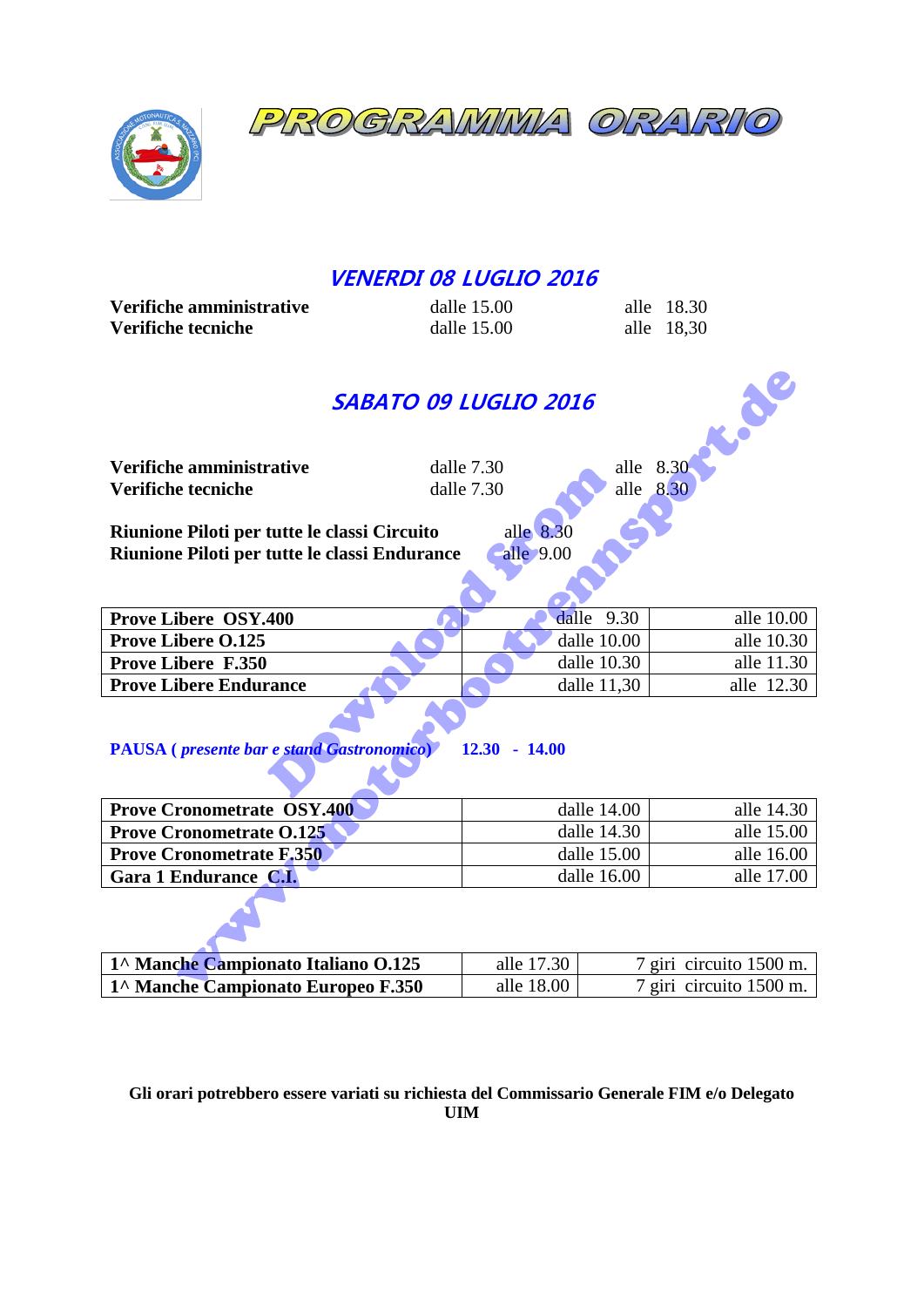ROGRAMMMA ORA  $\sigma$ 



# **DOMENICA 10 LUGLIO 2016**

| Riunione Piloti per tutte le classi Circuito  |             | alle $8.30$ |
|-----------------------------------------------|-------------|-------------|
| Riunione Piloti per tutte le classi Endurance | alle $9.00$ |             |

| Verifiche amministrative Campionato Italiano F.1 3.5 cc |  | dalle $8.00$ alle $8.30$ |
|---------------------------------------------------------|--|--------------------------|
| + riunione piloti a seguire                             |  |                          |
| Prove libere F.1 3.5 cc                                 |  | dalle 8.45 alle 9.15     |
| <b>Prove Libere O.125</b>                               |  | dalle 9.30 alle 10.00    |
| <b>Prove Libere F.350</b>                               |  | dalle 10.00 alle 10.30   |
| <b>Prove Libere Endurance (se necessarie)</b>           |  | dalle 10.30 alle 11.00   |

| <b>Prove Libere F.350</b>                                                   |                    | dalle 10.00 alle 10.30                          |  |
|-----------------------------------------------------------------------------|--------------------|-------------------------------------------------|--|
| <b>Prove Libere Endurance (se necessarie)</b>                               |                    | dalle 10.30 alle 11.00                          |  |
|                                                                             |                    |                                                 |  |
| 1° Manche Campionato Italiano OSY.400                                       | alle 11.00         | 5 giri circuito 1500 m.                         |  |
| 2° Manche Campionato Italiano O.125                                         | alle 11,30         | 7 giri circuito 1500 m.                         |  |
| 1° Manche Campionato Italiano F.1 3.5 cc                                    | alle 12.00         | 30 min. su circuito allestito                   |  |
| 2° Manche Campionato Europeo F.350                                          | alle 12,30         | 8 giri circuito 1500 m.                         |  |
| 2° Manche Campionato Italiano OSY.400                                       | alle 13.00         | 5 giri circuito 1500 m.                         |  |
| 2° Manche Campionato Italiano F.1 3.5 cc                                    | alle 13.30         | 30 min. su circuito allestito                   |  |
| <b>PAUSA</b> ( <i>presente bar e stand Gastronomico</i> ) 13,00<br>$-14,00$ |                    |                                                 |  |
| Gara 2 Endurance C.I.                                                       | alle 14,00         | Alle 15.00                                      |  |
| 3° Manche Campionato Italiano 0.125                                         | alle 15,30         | 6 giri circuito 1500 m.                         |  |
| $\mathcal{L}$<br>$\sim$ $\sim$ $\sim$ $\sim$ $\sim$                         | 11 $1 \leq \theta$ | $\cdot$ $\cdot$ $\cdot$ $\cdot$ $\cdot$ $\cdot$ |  |

# **PAUSA (** *presente bar e stand Gastronomico***) 13,00 - 14,00**

| Verifiche amministrative Campionato Italiano F.1 3.5 cc                     |            | dalle 8.00 alle 8.30          |  |
|-----------------------------------------------------------------------------|------------|-------------------------------|--|
| + riunione piloti a seguire                                                 |            |                               |  |
| Prove libere F.1 3.5 cc                                                     |            | dalle 8.45 alle 9.15          |  |
| <b>Prove Libere O.125</b>                                                   |            | dalle 9.30 alle 10.00         |  |
| <b>Prove Libere F.350</b>                                                   |            | dalle 10.00 alle 10.30        |  |
| Prove Libere Endurance (se necessarie)                                      |            | dalle 10.30 alle 11.00        |  |
|                                                                             |            |                               |  |
| 1° Manche Campionato Italiano OSY.400                                       | alle 11.00 | 5 giri circuito 1500 m.       |  |
| 2° Manche Campionato Italiano O.125                                         | alle 11,30 | 7 giri circuito 1500 m.       |  |
| 1° Manche Campionato Italiano F.1 3.5 co                                    | alle 12.00 | 30 min. su circuito allestito |  |
| 2° Manche Campionato Europeo F.350                                          | alle 12,30 | 8 giri circuito 1500 m.       |  |
| 2° Manche Campionato Italiano OSY.400                                       | alle 13.00 | 5 giri circuito 1500 m.       |  |
| 2° Manche Campionato Italiano F.1 3.5 cc                                    | alle 13.30 | 30 min. su circuito allestito |  |
| <b>PAUSA</b> ( <i>presente bar e stand Gastronomico</i> ) 13,00<br>$-14,00$ |            |                               |  |
| Gara 2 Endurance C.I.                                                       | alle 14,00 | Alle 15.00                    |  |
| 3° Manche Campionato Italiano 0.125                                         | alle 15,30 | 6 giri circuito 1500 m.       |  |
| 3° Manche Campionato Italiano OSY.400                                       | alle 16.00 | 5 giri circuito 1500 m.       |  |
| 3° Manche Campionato Italiano F.1 3.5 cc                                    | alle 16,30 | 30 min. su circuito allestito |  |
| 3° Manche Campionato Europeo F.350                                          | alle 17.00 | 8 giri circuito 1500 m.       |  |
| 4° Manche Campionato Italiano O.125                                         | alle 17,30 | 7 giri circuito 1500 m.       |  |
| 4° Manche Campionato Italiano F.1 3.5 cc                                    | alle 18,00 | 30 min. su circuito allestito |  |
| LA CERIMONIA DI PREMIAZIONE AL TERMINE DELL'ULTIMA MANCHE DELLA             |            |                               |  |

# **LA CERIMONIA DI PREMIAZIONE AL TERMINE DELL'ULTIMA MANCHE DELLA GIORNATA**

**Gli orari potrebbero essere variati su richiesta del Commissario Generale FIM e/o Delegato UIM.**